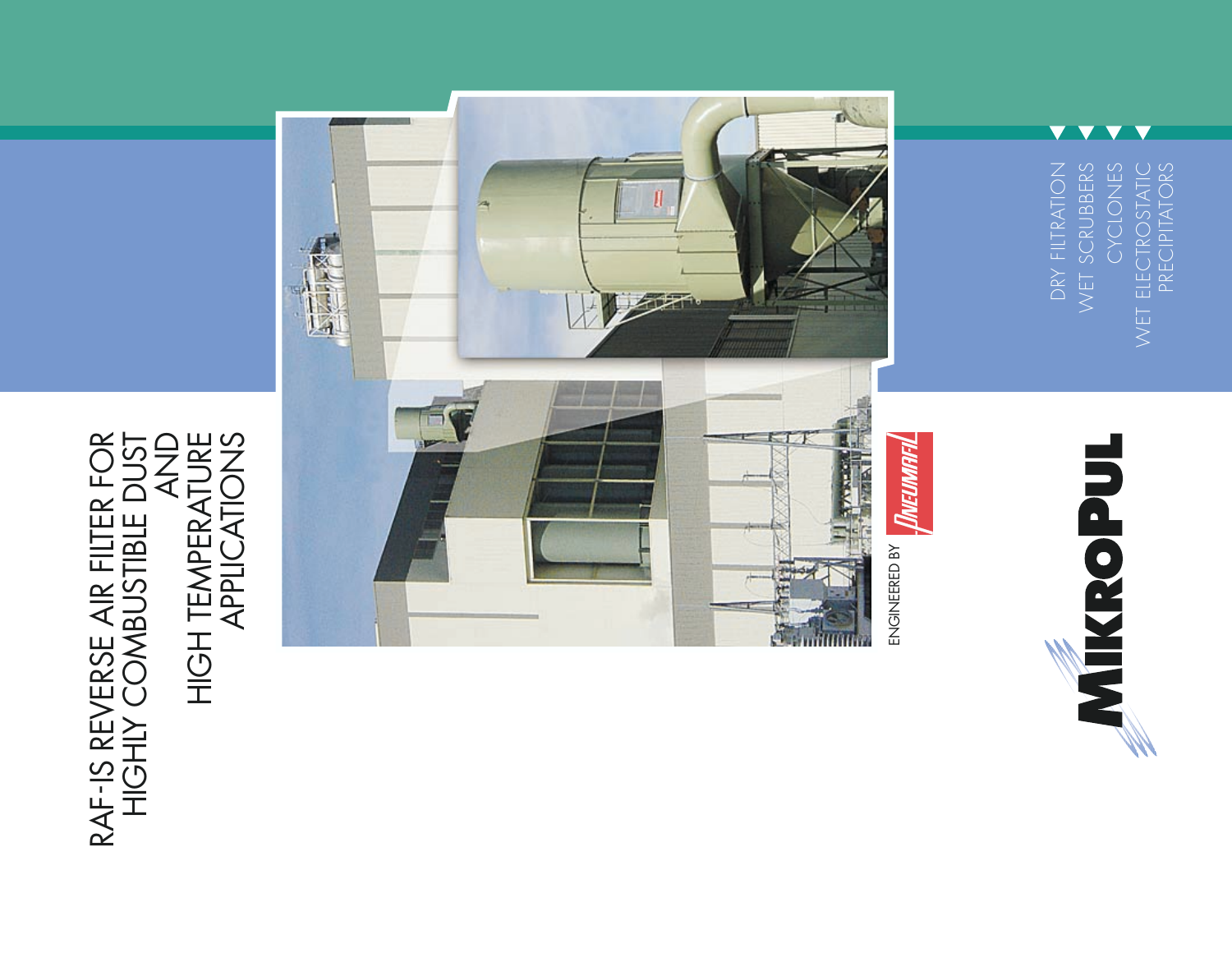#### SIMPLE, SAFE OPERATION

The RAF-IS is a special design reverse air filter, intended for filtering highly combustible dust. The key safety features of the RAF-IS are:

- All electrical components are outside the filter housing.
- Simple, effective cleaning mechanism continuously sweeps filter bag plate.
- Cleaning system recycles the filtered air, so no outside oxygen is introduced.
- Proprietary Form-lock<sup>TM</sup> bag and cage design ensures positive grounded cages per NFPA 77 code.
- No flat surfaces where dust can accumulate.
- Built-in deluge nozzles per NFPA 15 codes.
- Explosion venting per latest NFPA 68-2002 codes.
- Involute inlet is clad with replaceable anti-spark wear resistant plates.
- 60° (70° optional) hopper with flush mounted inspection door prevents dust accumulation.

#### **Operation**

The RAF-IS utilizes two techniques to remove dust: cyclonic separation and media filtration. Dust laden air enters the filter through a low involute inlet  $\bigcirc$  where it meets a deep particle deflector **<sup>2</sup>** . This combination causes a cyclonic downward deflection of larger particles to the hopper.

The air then passes through the filter bags **<sup>3</sup>** which filter out the remaining fine particles. The now clean air flows into a clean air plenum **<sup>4</sup>** and exits through an outlet duct for recycling or venting to atmosphere. The dust captured on the filter media is discharged into the hopper every two minutes by the continuously rotating reverse air cleaning mechanism **5** .

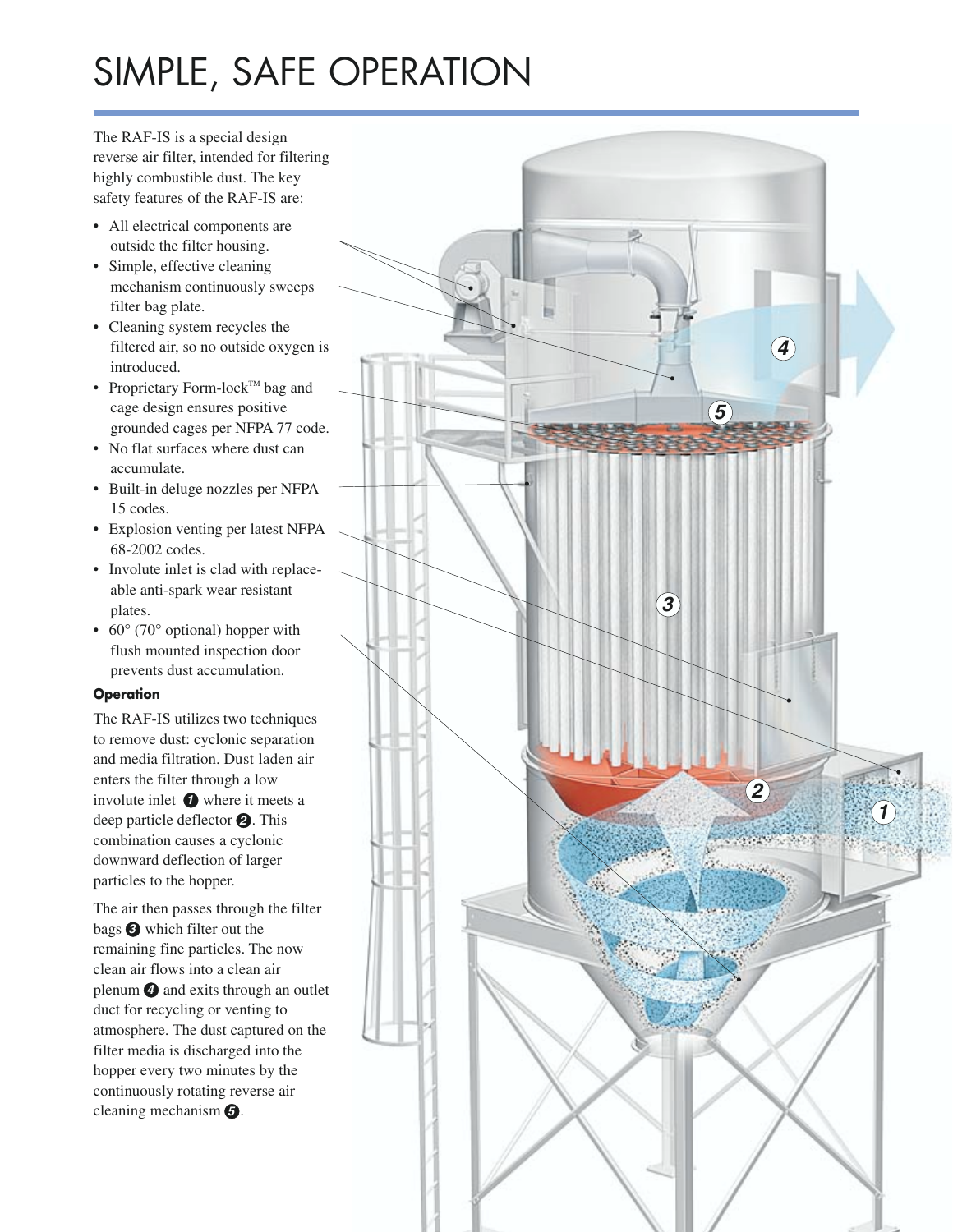# HIGH PERFORMANCE / PROVEN DESIGN HIGH PERFORMANCE / PROVEN DESIGN

cleaning in a ledgeless filter housing cleaning in a ledgeless filter housing The RAF-IS dust collector is ideally The RAF-IS dust collector is ideally suited for all coal (including PRB) filtration applications. It combines high performance, low energy use, high performance, low energy use, suited for all coal (including PRB) filtration applications. It combines reliable, and effective reverse-air reliable, and effective reverse-air totally free of internal electrical totally free of internal electrical components. components.

# Features and Benefits **Features and Benefits**

In addition to its safety features, the In addition to its safety features, the RAF-IS offers: RAF-IS offers:

#### **Energy Savings Energy Savings**

- Low pressure drop • Low pressure drop
- Low fan horsepower • Low fan horsepower
- Recycled clean air • Recycled clean air

# **Superior Operating Performance Superior Operating Performance**

- Low pressure cleaning • Low pressure cleaning
- Dual staggered cleaning plenum • Dual staggered cleaning plenum balances can velocity, reducing balances can velocity, reducing Long bag life • Long bag life
- Efficient involute inlet and conical • Efficient involute inlet and conical 60° hopper bags.

dust reentrainment on just-cleaned

dust reentrainment on just-cleaned

# Reduced Maintenance **Reduced Maintenance**

- Walk-in plenum • Walk-in plenum
- Top bag removal • Top bag removal
- Reverse flow fan (no PD pump) • Reverse flow fan (no PD pump)
- No valves, dampers, compressors • No valves, dampers, compressors
	- Sectionalized, bolt-in tube sheets • Sectionalized, bolt-in tube sheets

## Energy Savings **Energy Savings**

sumption as it applies to the complete sumption as it applies to the complete filter system—and not merely to any filter system—and not merely to any MikroPul dust filters are designed to MikroPul dust filters are designed to exceptional capabilities for reducing exceptional capabilities for reducing total system in combination with its system should consider energy consystem should consider energy contotal system in combination with its A true evaluation of a dust control A true evaluation of a dust control function as an integral part of the function as an integral part of the one component. This is why all one component. This is why all overall operating costs. overall operating costs.

fall into the hopper. Because each bag fall into the hopper. Because each bag reentrained), and has enough time to reentrained), and has enough time to Energy Efficient Cleaning System. Energy Efficient Cleaning System. deliver a high volume of air to each deliver a high volume of air to each bag. The bags are fully inflated, the dust cake is dislodged from the bag The RAF-IS cleans the bags with a bag. The bags are fully inflated, the dust cake is dislodged from the bag The RAF-IS cleans the bags with a system that uses the filtered air to system that uses the filtered air to low pressure reverse air cleaning low pressure reverse air cleaning without being fragmented and (without being fragmented and is cleaned every two minutes, is cleaned every two minutes, pressure drop remains low. pressure drop remains low.

expended to heat or cool makeup air. expended to heat or cool makeup air. Also, because previously heated or Also, because previously heated or cleaning, no additional energy is cleaning, no additional energy is cooled plant air is recycled for cooled plant air is recycled for

Efficient Involute Entry. This design Efficient Involute Entry. This design causes heavier dust particles to drop causes heavier dust particles to drop expends less overall energy than a expends less overall energy than a conventional inlet. In addition, it conventional inlet. In addition, it out into the hopper, resulting in out into the hopper, resulting in further energy savings. further energy savings.



*Filtration of crusher dust.*

# Reduced Maintenance **Reduced Maintenance**

The simple cleaning system, using a reliable, working day-in and day-out reliable, working day-in and day-out The simple cleaning system, using a valves, dampers, or compressors to valves, dampers, or compressors to with little attention. There are no with little attention. There are no low horsepower motor, is very low horsepower motor, is very maintain.

cleaning system's low pressure, high cleaning system's low pressure, high separation of heavier dust particles separation of heavier dust particles volume air flow. Also, cyclonic results in less wear on the bags, volume air flow. Also, cyclonic results in less wear on the bags, Bag life is extended due to the Bag life is extended due to the further extending bag life. further extending bag life. Sectionalized, Bolted-In Tube Sheet. Sectionalized, Bolted-In Tube Sheet. can be easily unbolted and removed If the filter tube sheet is damaged, it If the filter tube sheet is damaged, it can be easily unbolted and removed through the plenum door. through the plenum door. The hopper is equipped with a large, The hopper is equipped with a large, ledgeless, bolted access door and ledgeless, bolted access door and flanged outlets. flanged outlets.

#### Construction and Finish **Construction and Finish** Rugged High Quality **Rugged High Quality**

RAF-IS can withstand ±20" W.G. and RAF-IS can withstand ±20" W.G. and tion meets SSPC-SPR specifications. tion meets SSPC-SPR specifications. outside with durable polyester epoxy outside with durable polyester epoxy is suitable for severe environments. is suitable for severe environments. Our standard paint surface prepara-Our standard paint surface prepara-Every unit is primed (2.0-2.5 mil) Every unit is primed (2.0-2.5 mil) Constructed of carbon steel, the Constructed of carbon steel, the inside and outside, and finished inside and outside, and finished paint (2.0-2.5 mil). paint (2.0-2.5 mil).

Cages are constructed from heavy 9- Cages are constructed from heavy 9gauge wire, promoting bag stability gauge wire, promoting bag stability and long life. and long life. Metallurgies, surface preparation and Metallurgies, surface preparation and finish can be customized to suit your finish can be customized to suit your site or process requirements as site or process requirements as necessary.

#### High Temperature **High Temperature** Applications **Applications**

example, the RAF-IS can filter 350°F example, the RAF-IS can filter 350°F Because the motors are external to Because the motors are external to temperature handling capability is temperature handling capability is limited only by the media. For limited only by the media. For air when using aramid bags. air when using aramid bags. the housing, the RAF-IS' the housing, the RAF-IS'